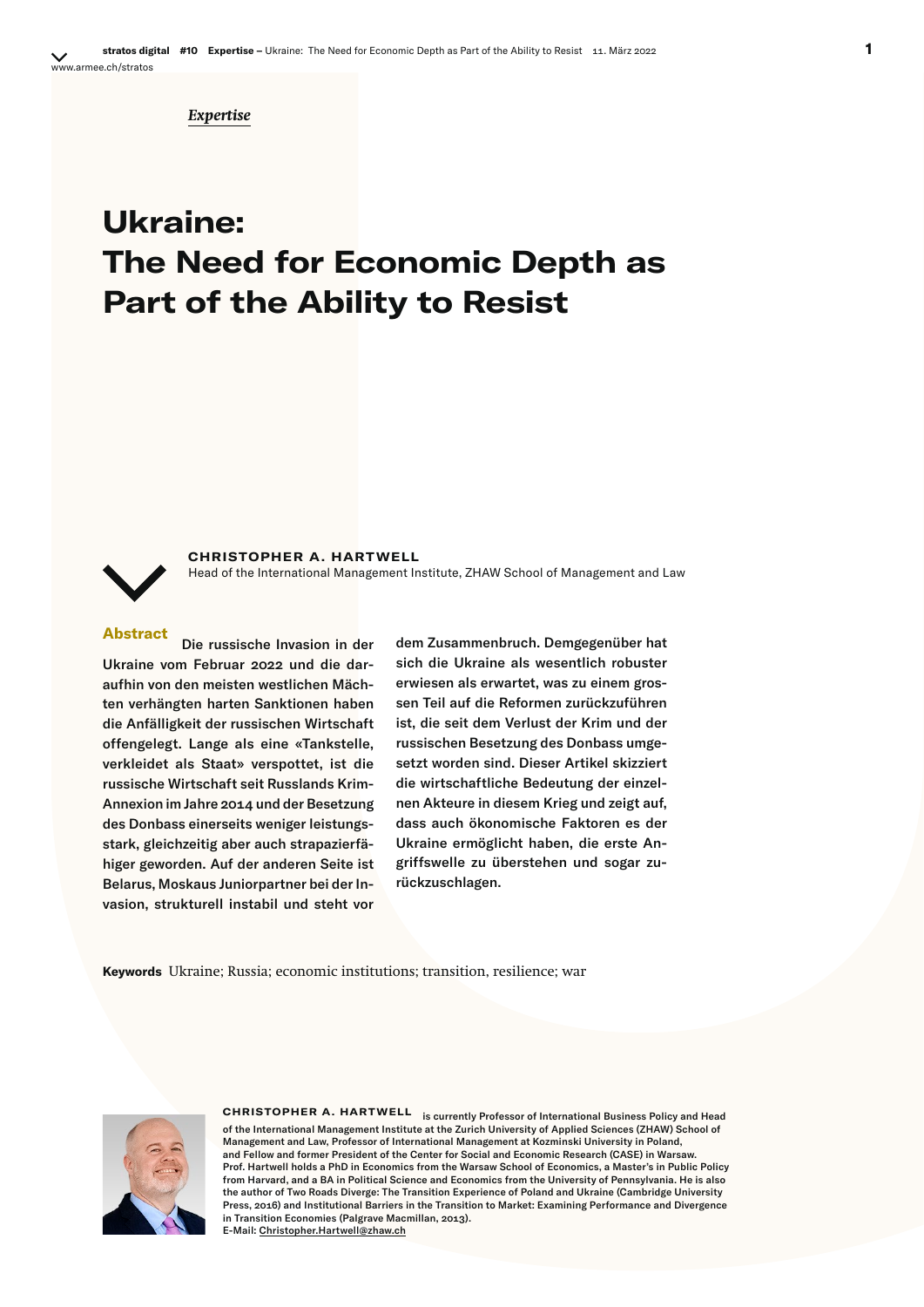**Introduction** Heretofore unthinkable, the armed forces of the Russian Federation invaded the sovereign nation of Ukraine on 24 February 2022. Expecting the Ukrainian armed forces to collapse in the face of a numerically superior force, the Russian invasion of Ukraine has not quite been going to plan. Severe resistance and an inability to capture major objectives within two weeks of the war did not mean that the Russian military effort was doomed to failure, but it did show a massive miscalculation on the part of Russian planners with regard to the resilience and capabilities of the Ukrainian military. As of the writing of this paper, an estimated 10,000 Russian troops (according to the Ukrainian armed forces' General Staff, a number which is of course disputed by Russian authorities) had died on Ukrainian soil, leading to a seeming shift in tactics towards targeting civilian centers indiscriminately (as in previous Russian invasions, i.e., Aleppo [Gutman, 2018] or Groznyy [Evangelista, 2004]).

Perhaps even more daunting than the military failures and reversals, from the point of view of the Kremlin, is that the invasion has exposed the massive fragility of the Russian economy. Responding to Russia's unprovoked attack with a rare show of unanimity, the European Union (EU) has imposed far-reaching sanctions on Russia, its leaders, and its economic institutions (including the Central Bank of Russia). The immediate impact of these sanctions was a free-fall of the country's financial and public sector, threatening the entire superstructure of the state and plunging the country into chaos the likes of which it hadn't seen since its financial crisis in 1998. Despite the physical toll being visited upon Ukraine, Russia may end up as the country seeing the much longer-term damage for the same reasons its military has been so surprised: a lack of strategic economic depth, making it highly susceptible to exogenous shocks.

## **The View from Kyiv** Ukraine's economic progress

has been far more halting than others in its neighborhood, especially in Poland (Hartwell, 2016) but also when compared with the Baltic States (chief among them Estonia, see Norkus [2007]). In the first decade and a half of transition, Ukraine was slow to stabilize its macroeconomy and eliminate price distortions, in*«Perhaps even more daunting than the military failures and reversals, from the point of view of the Kremlin, is that the invasion has exposed the massive fragility of the Russian economy.»*

stead devolving into long protracted political battles between the executive and the parliament on who should have more power. The Parliament (the Verkhovna Rada) itself remained an obstacle to reform, comprised of many unreconstructed communists who put the brakes on any needed market liberalization, aided by unclear rules on where the Rada's obstructionism would realistically end (Wolczuk, 2001). At times during this political struggle, the Rada even appropriated for itself emergency powers regarding the economy (Åslund, 2009).

The first 15 years of Ukrainian independence thus saw a struggle for political power but with halfhearted economic reforms. Reliant on Russian energy subsidies and with no political will to remove the state from the economy, the country first saw hyperinflation and all of its associated effects on political development (Hartwell, 2018), while corruption proliferated in the energy sector and elsewhere. The entrenchment of vested interests made it much more difficult to consider important reforms, and even the first popular uprising, the Orange Revolution of 2004/05, stalled in terms of its ability to create a functioning market economy. Every aspect of commerce was regulated, controlled, supervised, and, far too often, demanded a payment to the state.

However, since 2014 and the protests of the Euromaidan, Ukraine began a long-delayed and painful process of transformation to shake off its post-Soviet malaise (Figure 1). The move towards a market economy has not been perfect by any means, as the Ukrainian state is still too involved in the economy, corruption is still problematic, and President Zelensky has not been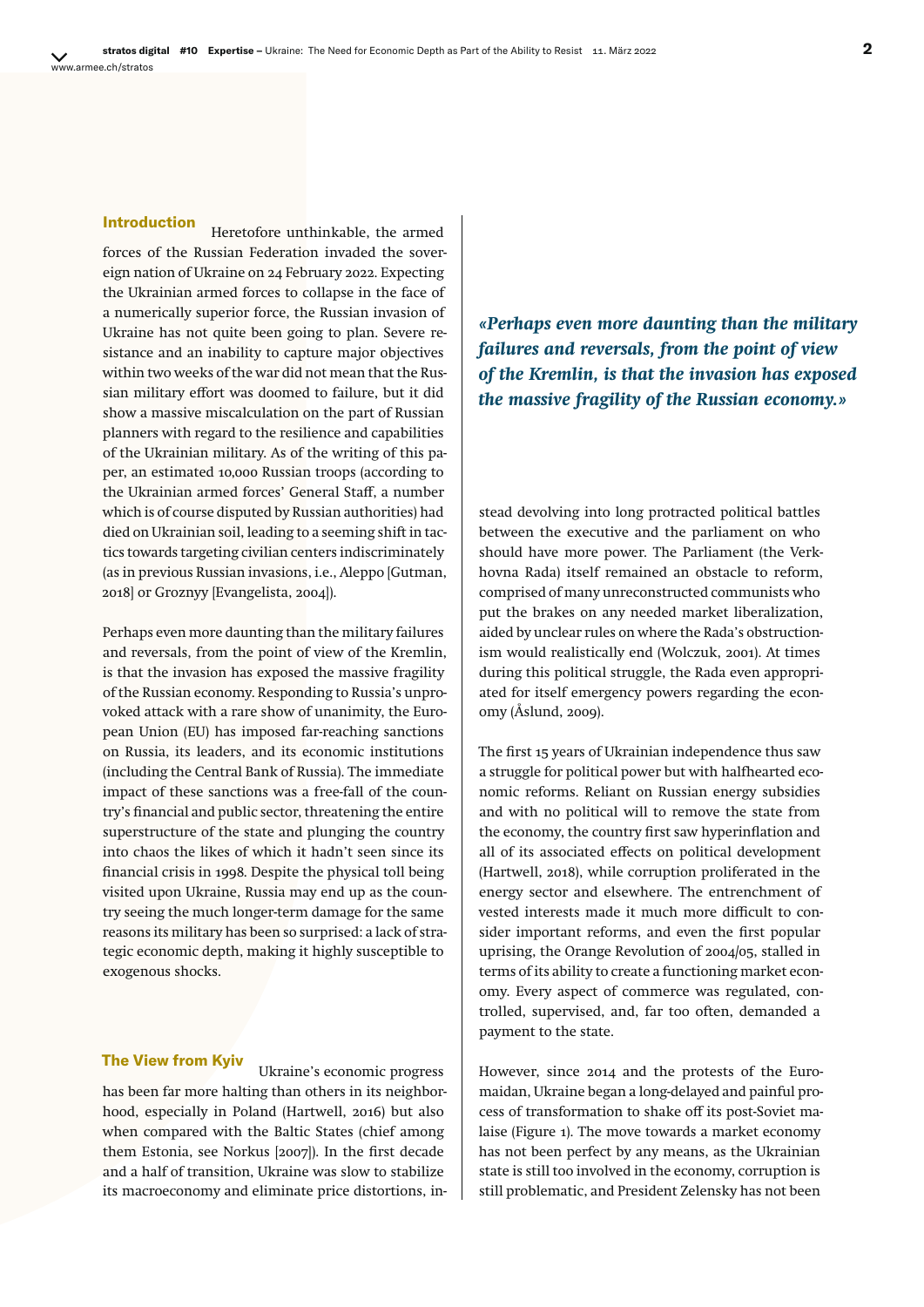

Figure 1: GDP growth (annual %) - Ukraine, Poland, Belarus, Russian Federation (Source: World Bank, 2022)

as focused on judicial reform as he should have been. But in the interim, and already under a state of war, Ukraine has made great strides towards liberalization and becoming a fully functioning market economy. The anachronistic land sale moratorium, prohibiting the sale of agricultural land, was finally lifted in 2021 after 20 years of «temporary authorization», macroeconomic stability was painfully achieved, the creaking banking sector was shored up and consolidated, and Ukraine reformed its natural gas sector to stop it being a spigot for massive corruption. These oft-delayed reforms have created an economy which was much more resilient and was learning how to grow; just as Ukraine's military was learning to fight in Donbass against Russia, the country's move West was teaching Ukrainian businesses how to operate in a free market environment. This success was capped by the conclusion of a Free Trade Agreement with the European Union (DCFTA), an agreement fully in force since 2016, which has allowed certain sectors of the Ukrainian economy (including poultry farming) to thrive.

### **The State of the Invaders**<br>Contrast this economic

performance with Ukraine's invaders, Belarus and Russia. Belarus, the junior partner in the invasion, has been

allowing the staging of the Russian invasion on its territory and, on March 1st, appeared to actively take part in the invasion as a belligerent (although the extent of their involvement is disputed). However, the country itself had very little economic depth to begin with: Belarus is a tiny, landlocked country whose economy has barely moved away from its Soviet past. Indeed, central planning and large and inefficient state-owned firms dominate the economic landscape, and the private sector is a mere 45.5% of employment throughout the country (Chubrik, 2021), a number comparable to Poland in 1991 and Ukraine in 1995. After the fraudulent elections of 2020 which placed Aleksander Lukashenko back at the helm of the creaking economy, Belarus has shown no inclination to change its economic path. The only bright spots in the economy, as its success in information technology, occurred in places where the state was absent or neglectful and where private initiative was allowed to blossom.

In terms of its external orientation, Belarus is integrated fully with Russia and the Russian-led Eurasian Economic Union (EaEU), meaning barriers towards the European Union and the rest of the world but (in theory) free movement of goods and capital between Belarus and other members of the EaEU. In reality, the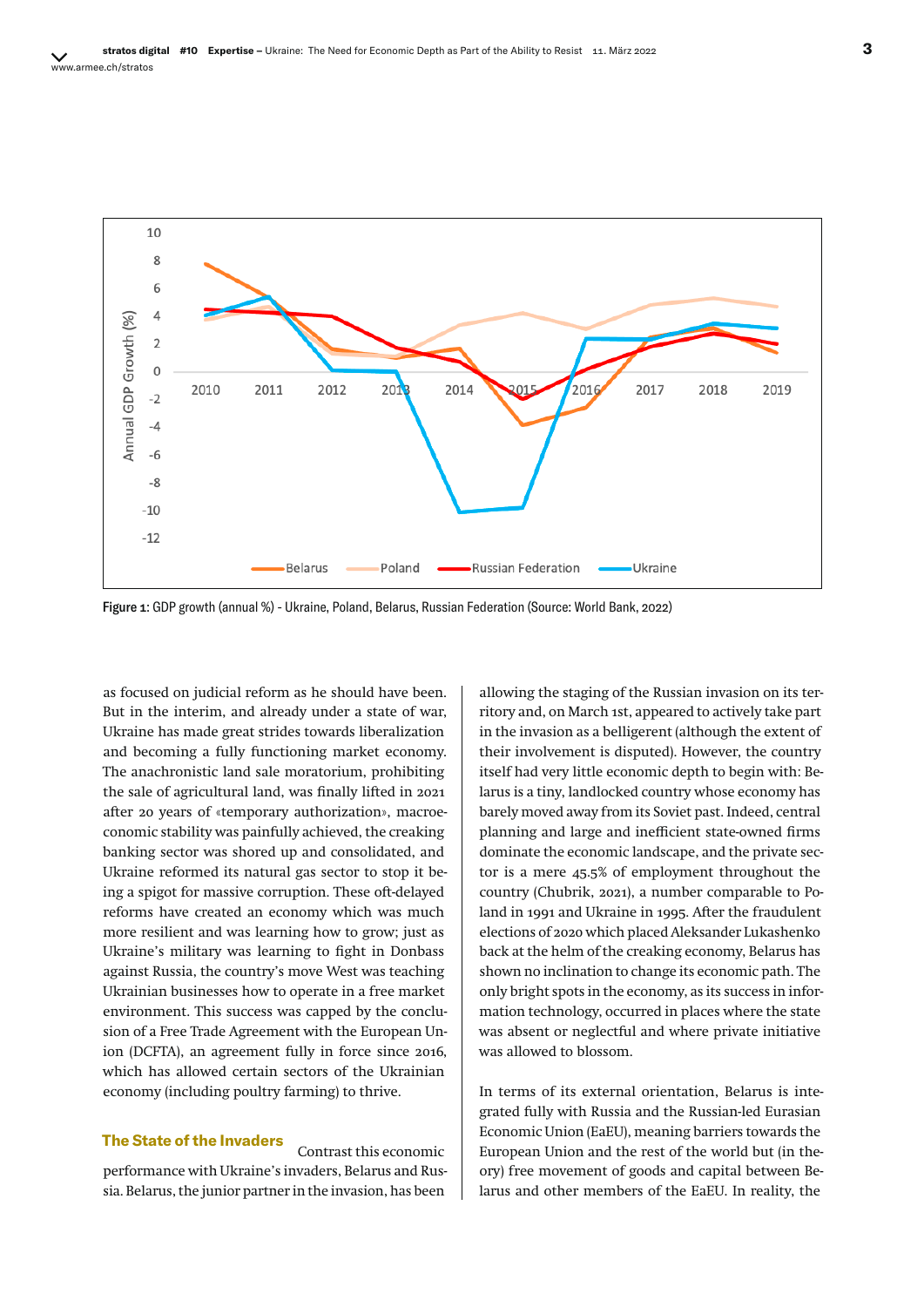

Figure 2: Price of Urals Crude in current US\$ v. GDP Growth in Russia, 2010-2019 (Source: World Bank and Investing.com, 2022)

membership of EaEU has been anything but dedicated to liberalization (Dragneva and Hartwell, 2021), and the EaEU has acted as an amplifier for rather than a buffer from exogenous shocks (Dragneva and Hartwell, 2022). Moreover, the only benefit that Belarus appears to garner from the EaEU – apart from unhindered access to Kazakh markets to sell its tractors – are the massive energy subsidies that Minsk receives from Russia (and even these are subject to the whims of the Kremlin, see Martynau [2013]).

The Russian economy dwarfs that of Belarus, and the fact that Russia is the prime mover behind the invasion of Ukraine makes it the more interesting of the two. Long derided as a «gas station masquerading as an economy» – in the memorable words of then-US Presidential candidate John McCain in 2008 – Russia has been championed as having learned from the experience of the beginning of its invasion of Ukraine in 2014 (Guter-Sandu and Kuznetsova, 2020). While relatively milquetoast sanctions from the West caused some difficulties in Russia's supply chains, the shift towards import substitution created by the countersanctions imposed on the EU mainly harmed the Russian in the street and actually meant a boost to Russian business (Korhonen, 2019).

Moreover, the regrettable truth is that Russia, especially when compared to Belarus or even Ukraine of the 1990s, had much more of a market mentality since it began its (now incomplete) transition. It went much farther on privatization and had a serious economic team designing the radical reforms needed to break the back of communism. After the financial crisis in 1998, policymakers used this experience as their «Weimar moment» to keep the country on the straight and narrow when it came to macroeconomic stability. However, the flaws in the Russian economy after the crisis (and to a large extent, before) are structural, with a careless disregard of property rights and an overweening state concerned with political goals rather than economic efficiency (European Commission, 2020).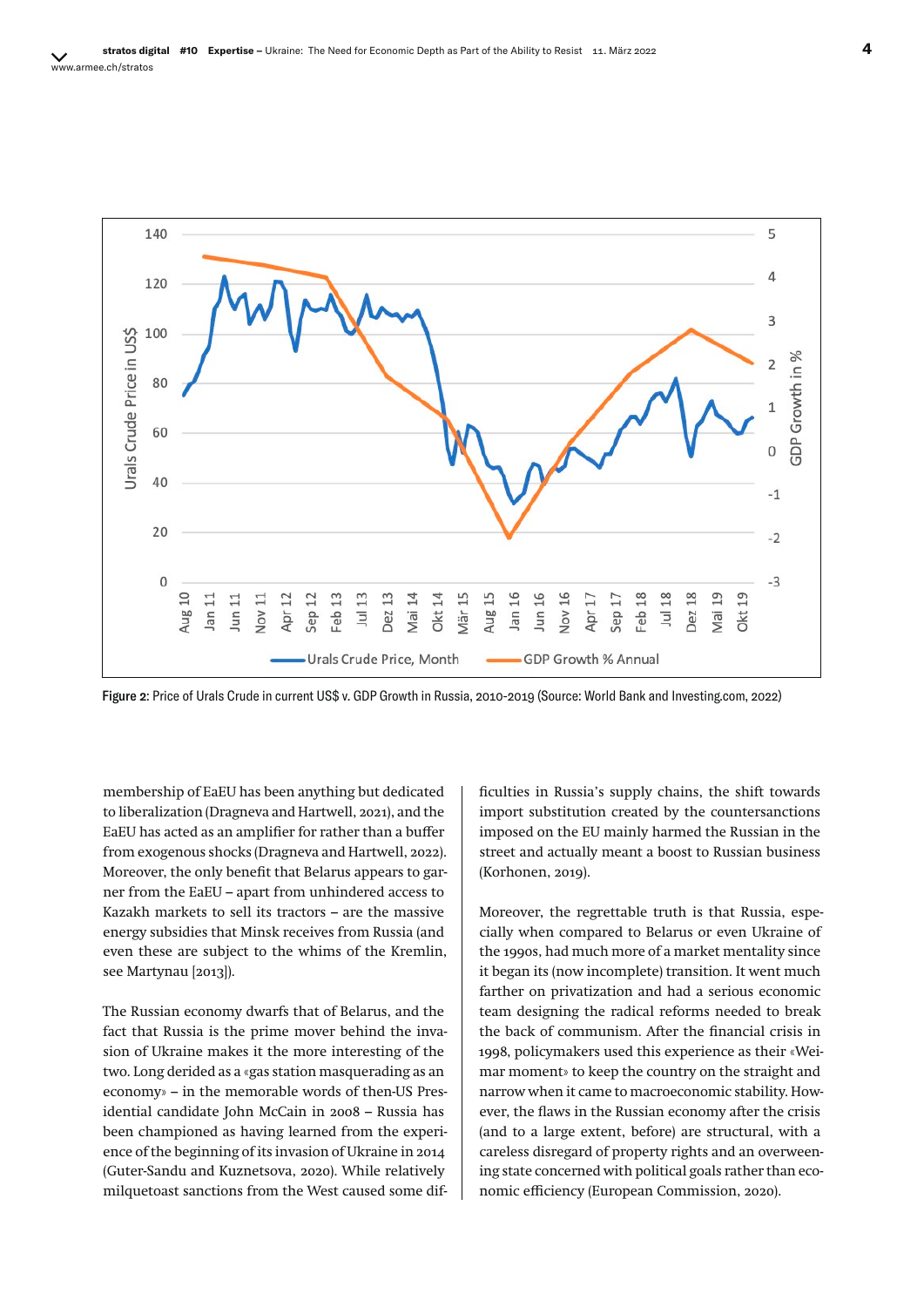*«In order to fight and win a war, military equipment and resolve are a must, but economic depth is also a necessity, especially if it the war becomes protracted for both parties.»*

The first invasion of Ukraine 2014 accelerated pre-existing trends under Putin, with Russia's international isolation and focus on global political goals shelving any attempts at diversification; as a consequence, the Russian economy (and the Russian state) became far more concentrated in natural resource extraction and processing. One must remember that Russia was already heading into a recession before the Western sanctions in 2014, and the combination of sanctions and becoming a mono-economy has made the entire institutional framework more fragile and dependent upon oil (Figure 2). Dominated by large quasi state-owned concerns, with the commanding heights (finance, energy, communications) wholly under state control, the Russian economy has taken huge steps backwards in its resilience over the past decade. And in terms of economic institutions, the only effective player has been the Central Bank of Russia – the same Central Bank which is now the direct target of US and EU sanctions, and which continued Russia's macroeconomic stability as the rest of the economic façade started to crumble.

**Conclusion** In order to fight and win a war, military equipment and resolve are a must, but economic depth is also a necessity, especially if it the war becomes protracted for both parties. Russia has the upper hand in terms of proximity to its supply lines and of course its industrial heartland, but the Western sanctions, of a scale and speed never seen before, has widened the already-exposed cracks in Russia's economy. Indeed, with unprecedented sanctions targeting the Central Bank of Russia, and a Russian stock market that was

closed for several days as a result of the unprecedented sanctions, the aggressor has demonstrated that it may not have the economic resilience necessary to survive the war that Putin has unleashed on Ukraine. Even if military facts on the ground support a Russian victory, it will be Pyrrhic at best; beyond the probably lingering resistance from Ukrainian partisans, the utter isolation of the Russian economy from the West – but also Japan in the east – will drive further stagnation, brain drain, and economic misery. A country built on oil and gas and state-directed «national greatness» objectives cannot survive when that very same national greatness is undercut by a sobering economic reality.

Ironically, the country which was supposed to collapse easily, Ukraine, has shown itself to have the resilience that Russia is woefully lacking. As noted above, Ukraine's economy is not a powerhouse with depth and resilience like even Poland or other transition economies, to say nothing of advanced Western markets: moreover, Ukraine's resilience has been fortified by international aid, without which it too would collapse under the Russian onslaught. But the reality of the last eight years of reform that Ukraine has undertaken – if even tentative and halting – have shown the overwhelming benefits of moving away from a Russian-style, top-heavy crony state. If Ukraine survives as a sovereign state out from under the thumb of Russia, it can continue to reap those benefits; in fact, it may be able to accelerate its reforms to make the country more like the numerous post-communist states in the EU that have grown their economy much faster than Russia. There is also a possibility that an independent Ukraine may become part of the European Union, although that reality is both a long way away and cur-

*«If the war and its associated sanctions continues to bite into the economies of the two invading nations – which remain highly susceptible to exogenous shocks, reliant on political connections, and unable to deliver consistent growth – the deteriorating situation may open opportunities for real change.»*